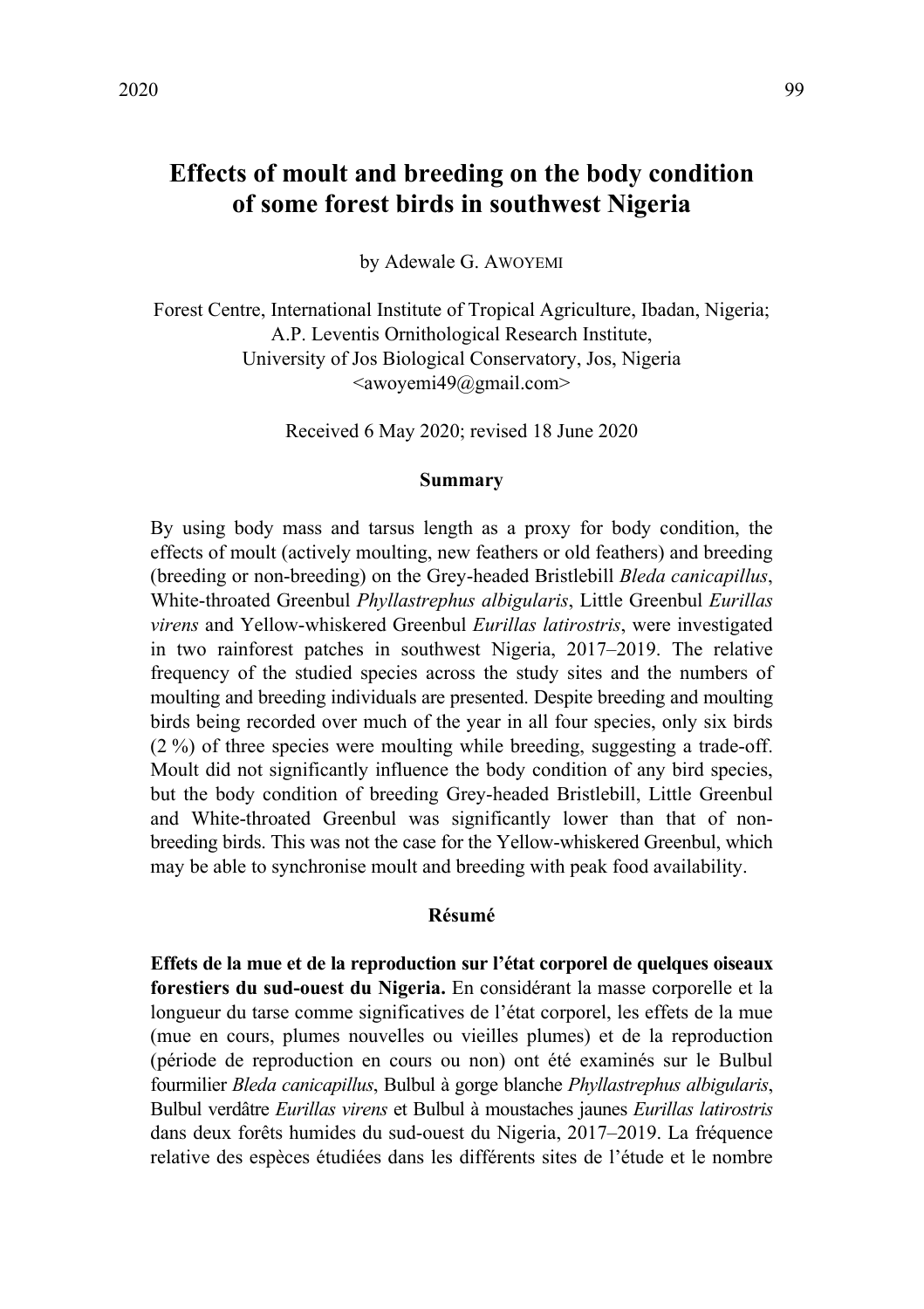des individus en train de muer ou en période de reproduction sont présentés. Bien que des oiseaux aient été observés en période de reproduction ou de mue pendant la majeure partie de l'année pour les quatre espèces, seuls six oiseaux (2 %) de trois espèces étaient en train de muer tout en étant en période de reproduction, ce qui suggère un compromis entre les deux processus. La mue n'a pas eu d'influence significative sur l'état corporel de ces espèces mais, pour le Bulbul fourmilier, le Bulbul verdâtre et le Bulbul à gorge blanche, l'état corporel des individus en période de reproduction était significativement moins bon que celui des oiseaux non reproducteurs. Ce n'était pas le cas du Bulbul à moustaches jaunes, qui pourrait être en mesure de synchroniser la mue et la reproduction avec la disponibilité alimentaire maximum.

# **Introduction**

In view of energetic costs and the optimization of productivity, moulting and breeding birds exploit resource-rich habitats or synchronize these demanding activities with the peak of food availability (*e.g*. Aidley & Wilkinson 1987, Sherry & Holmes 1996, Cox *et al.* 2013). Moulting and breeding have contrasting effects on body condition (Gosler 1994), which can be regarded as the organism's physiological state (estimated from the levels of nutrients stored) that influences its performance (Brown 1996). A non-invasive technique based on morphometric measurements (such as mass, fat, pectoral muscle, tarsus, head, bill and tail), is commonly used in estimating the body condition of birds (Gosler & Harper 2000, Moya-Laraño *et al*. 2008). Most such studies have been conducted in temperate areas, where birds have shorter life spans and greater clutch sizes compared to tropical birds (Ricklefs & Wikelski 2002). As these life history parameters influence the allocation of resources to physiological and phenological activities (Ricklefs & Wikelski 2002), baseline data are needed in the tropics, particularly Africa, for comparison. In Nigeria, morphometric measurements have been used to elucidate the phenology of moult (Aidley & Wilkinson 1987), body reserves (Nwaogu & Cresswell 2016) and breeding condition (Cox *et al*. 2013) of resident and migratory birds. However, how these variables influence the body condition of birds is still poorly known in the area. The present study therefore analysed three years of data (2017–19) of four forest bulbuls ringed in the framework of studies by the Ornithological Monitoring and Forest Restoration Project in southwest Nigeria. The aim was to determine the influence of moult and breeding on the body condition of birds.

# **Study sites**

All birds were trapped and ringed in two regenerating secondary rainforest patches, located *c.* 25 km apart in southwest Nigeria (Fig. 1): the International Institute of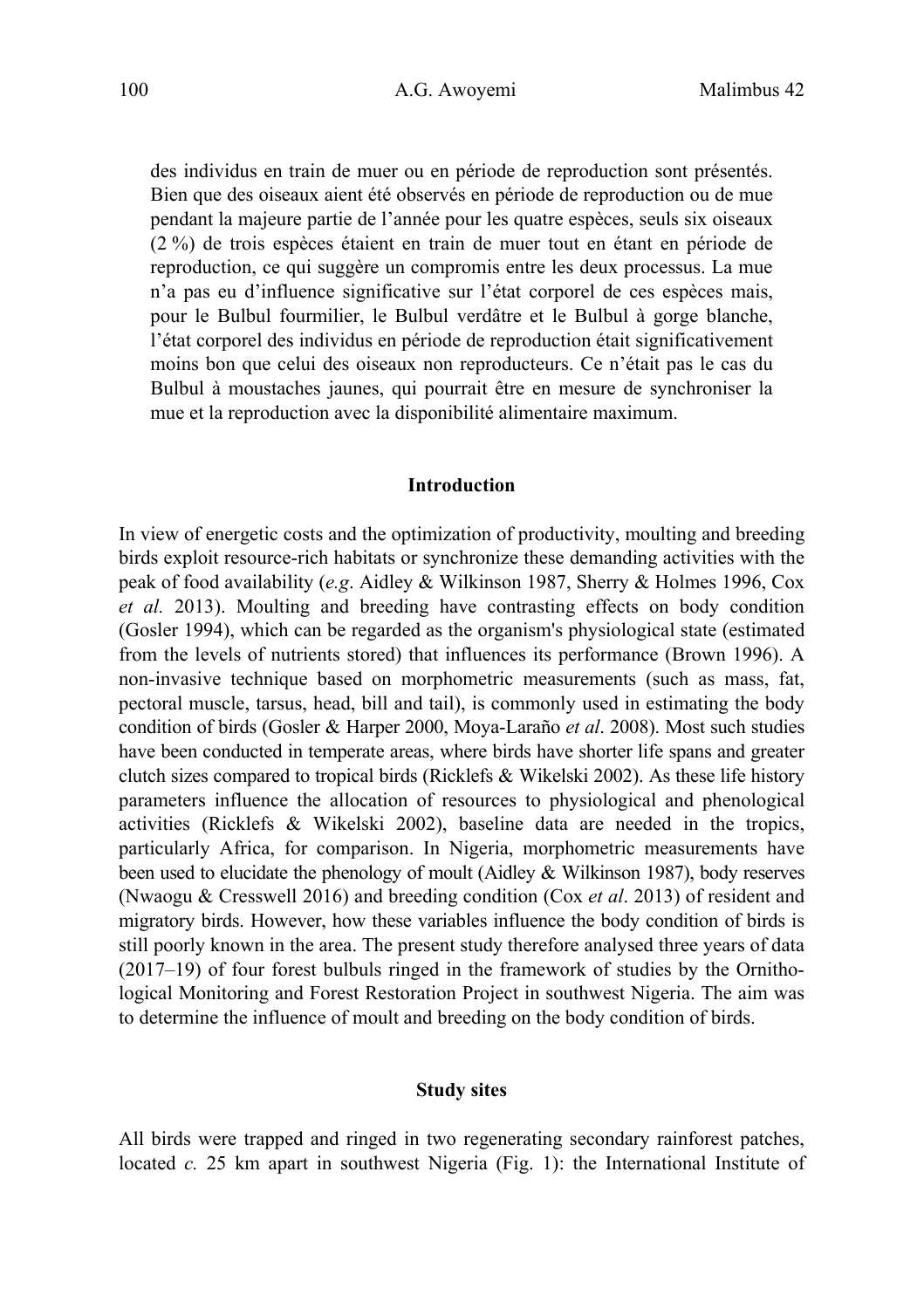Tropical Agriculture (IITA) Forest Reserve (IFR) and Emerald Forest Reserve (EFR). Both are private forests dedicated to biodiversity conservation, research and recreation, and enjoy a relatively high degree of protection.

The IFR  $(7^{\circ}30'N, 3^{\circ}55'E; 243 m a.s.l.; 360 ha)$  is located within the expanding city of Ibadan, which experiences tropical dry and wet conditions, with an annual rainfall of 1500–2000 mm (Ezealor 2001) and a daytime temperature of 26–38°C (Neuenschwander *et al.* 2015). The IFR supports important species of native trees such as *Albizia zygia, Ceiba pentandra*, *Cola gigantia, Milicia excelsa* and *Terminalia superba* (Manu *et al*. 2005, Neuenschwander *et al.* 2015). Although protected, with a perimeter fence and patrol against illegal logging and poaching, urbanization has isolated the IFR from surrounding forest patches (Awoyemi & Bown 2019). Despite this, the IFR supports *c.* 270 bird species (Adeyanju *et al.* 2014), including 67 species that are restricted to the Guinea-Congo Forests Biome (Ezealor 2001), qualifying it as an Important Bird and Biodiversity Area (IBA).

Due to their proximity, the EFR (7°18′N, 4°8′E; 130 m a.s.l.; 120 ha) and IFR experience a similar climate. The EFR is dissected by two seasonal streams, the Aworin and Akinrin, which flow into the River Osun (Awoyemi *et al.* 2020), which provides water to communities in the surrounding areas (Olajire & Imeokpartia 2000). The streams and river support luxuriant vegetation forming gallery forest, an important habitat corridor in the area. *Antiaris toxicaria, Brachystegia eurycoma, Cynometra megalophylla* and *Triplochiton scleroxylon* are some of the native tree species that dominate the EFR, which supports a high diversity of Guineo-Congolian bird species that qualify the reserve as an IBA (Awoyemi *et al*. 2020).



**Figure 1. Southwest Nigeria, showing the location of the Forest Reserves where birds were mist-netted (map by IITA GIS Unit).**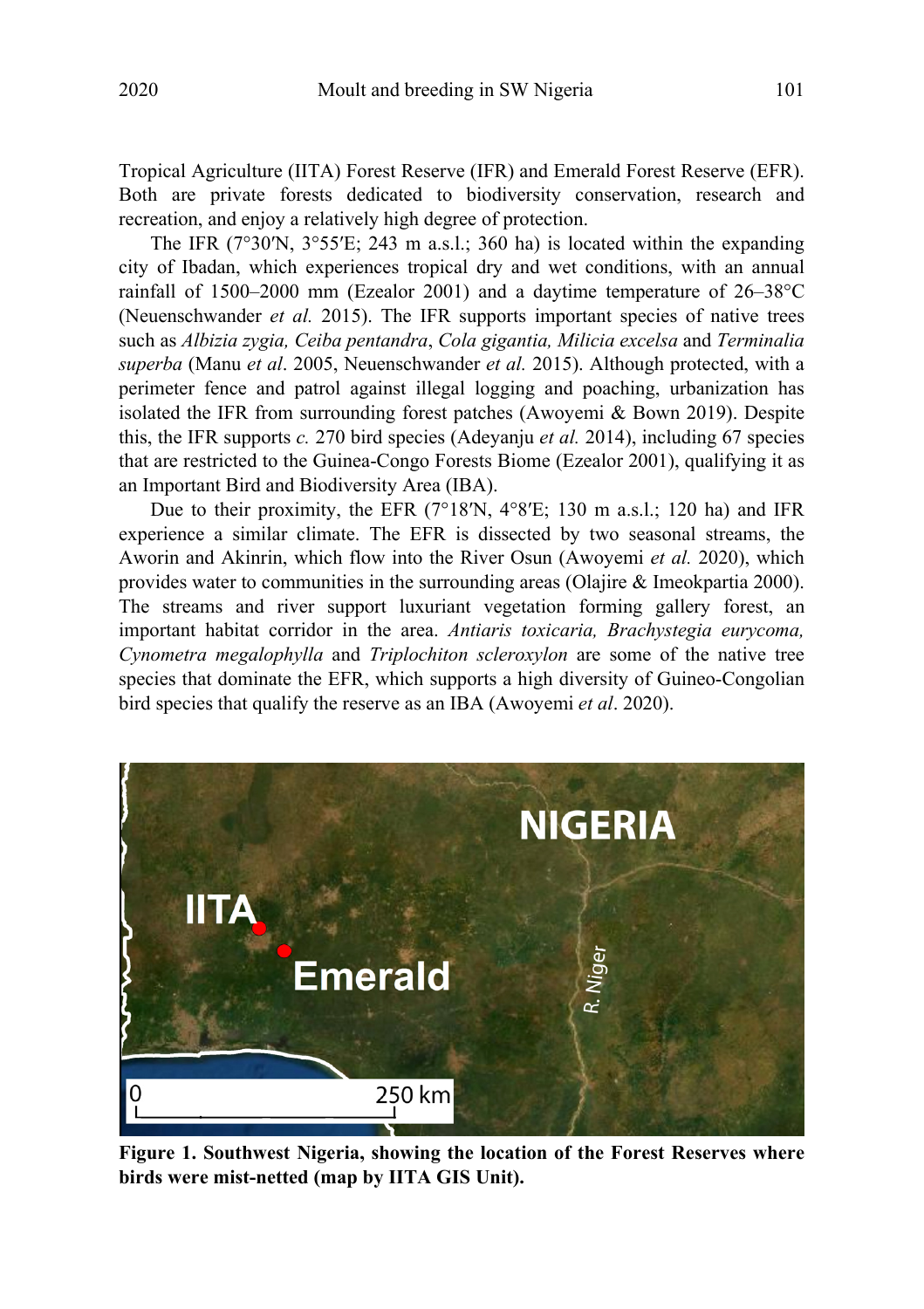#### **Methods**

Birds were mist-netted at both forest patches during quarterly Constant Effort Surveys (Mar–Apr, Jun–Jul, Sep, Nov–Dec), from 2017 to 2019. In each forest patch and during each survey, birds were trapped at three sites for three days, using the same mist-nets (120 m long, 2.5 m high, five shelves and 32 mm mesh). For the measurements, pliers, vernier calipers, metre rules and an electronic balance were used. Nets were opened at 6h00, closed at 11h00 and checked at 30-min. intervals. Birds were identified using Borrow  $\&$  Demey (2014). Where possible, photographs were taken to confirm identification while all ringing data (SAFRING) were submitted to the A.P. Leventis Ornithological Research Institute (APLORI), Jos, Nigeria. I participated in all surveys and ringed 231 (61 %) of the 376 birds of the four species (Grey-headed Bristlebill *Bleda canicapillus*, Little Greenbul *Eurillas virens*, White-throated Greenbul *Phyllastrephus albigularis* and Yellow-whiskered Greenbul *Eurillas latirostris*) considered for this study. These species were chosen for being the most commonly netted bulbuls within the framework of the project. The remaining birds were ringed by other visiting ornithologists.

 Given the focus of this study, all newly captured and re-trapped (*i.e* birds that had been captured during previous surveys) adults, were included in the analysis. Measurements taken included tarsus and mass, while breeding evidence was estimated from brood patches, following the established scoring system  $(0-5)$ , where  $0 =$  no brood patch,  $1 =$  patch forming, de-feathering process has begun,  $2 =$  breast and belly fully de-feathered, some wrinkling of skin evident and signs of oedema,  $3 =$ skin of belly opaque and engorged, broad swollen wrinkles,  $4 =$  skin shows thin wrinkles, no longer engorged, and  $5 =$  re-feathering (Beer *et al.* 2001). All individuals scoring 0 were classified as non-breeding while those with 1–5 represented breeding individuals (Beer *et al.* 2001). Further, the ten primary feathers of each bird were classified as actively moulting when having a score of  $1-4$  (where  $1 =$  feather missing or new feather in pin, 2 = feather emerging from sheath up to  $\frac{1}{3}$  grown, 3 = new feather between ¼ and  $\frac{2}{3}$  grown and  $4 =$  new feather from  $\frac{2}{3}$  to fully grown but with remains of waxy sheath persisting), new when scoring 5 (new feather fully developed with no trace of sheath remaining at base) or old when scoring 0 (old feather remaining), following Beer *et al.* (2001). The relative frequencies of birds classified as moulting or breeding (Aidley & Wilkinson 1987) were expressed here as the numbers of individuals that were actively moulting or breeding respectively during the study period (only one record of breeding or moulting used per individual, irrespective of whether this was at its first capture or as a retrap), relative to the total number of captured individuals of that species.

 In estimating body condition, the body mass of an individual bird was divided by its tarsus length (a proxy for body size) to control for variations that might arise as larger individuals tend to weigh more (see Battley *et al.* 2004, Moya-Laraño *et al*. 2008), independently of moult stage and breeding status. Other estimates of body size,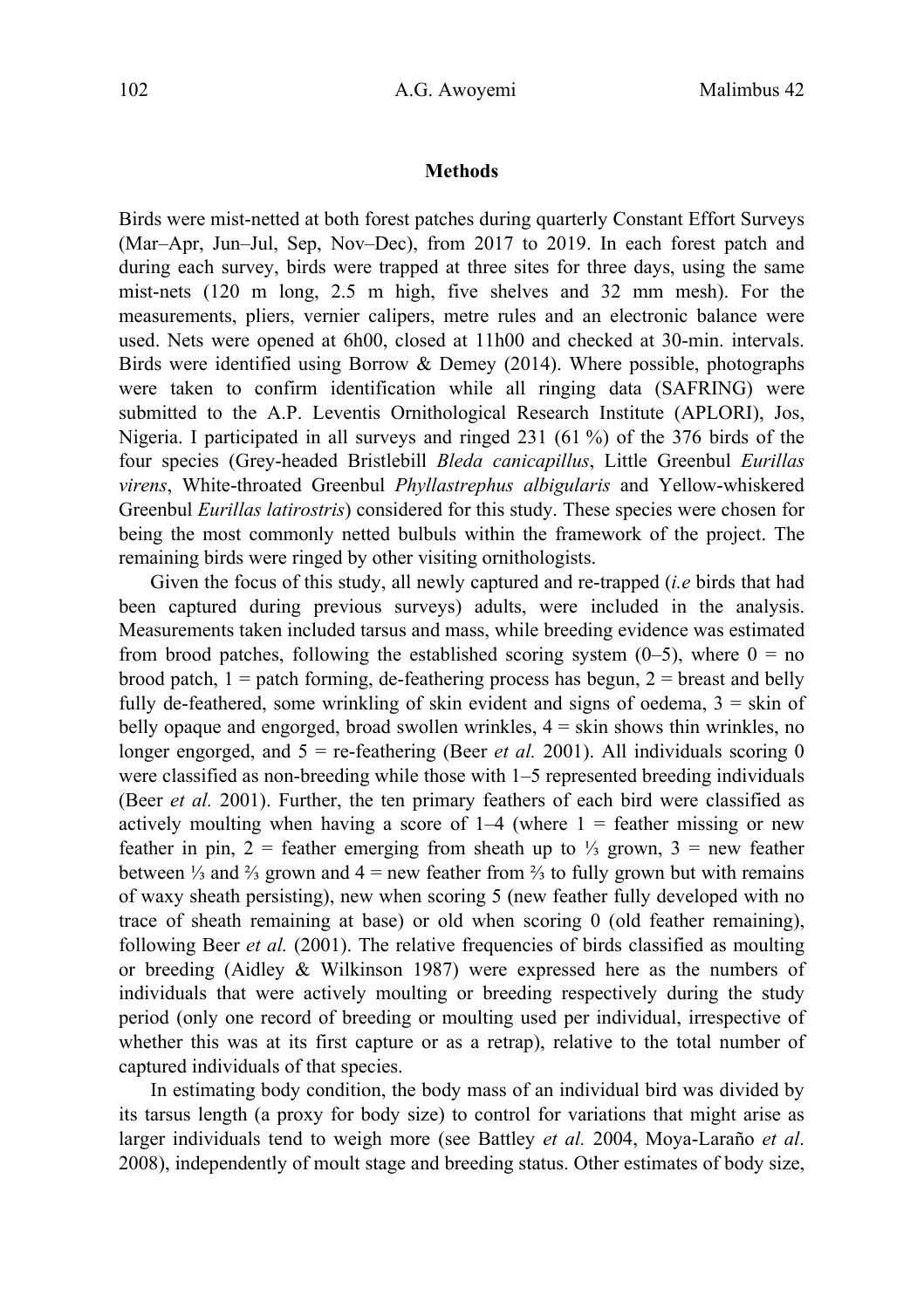including head, bill and tail, were not measured during the present data collection. Although wings were measured, they do not give useful data in birds that are moulting. While the condition of the fat layer or the pectoral muscles are valuable characters for the study of migrants (Battley *et al.* 2004, Nwaogu & Cresswell 2016), body mass was used as an estimate of body condition of the resident birds on which this study focused.

Graphical exploration and Shapiro-Wilk Tests  $(P > 0.05)$  were conducted to determine normality of the dataset before fitting General Linear Models using R Statistical Software (R Development Core Team 2013), to test if the body condition (body mass / tarsus length) of birds was dependent on moult stage (actively moulting, new feathers or old feathers), breeding status (breeding or non-breeding), site (IFR or EFR) and species. In addition, two-way interactions across moult stage, breeding status, site and species were included in the models. Using stepwise backward elimination (Crawley 2013), variables with the highest *P* values were removed and the procedure repeated until the best model was attained. The surviving models were compared using Akaike's Information Criterion (AIC: Burnham & Anderson 2002) and the best model was selected as the one with the lowest AIC value. Statistical significance was considered at *P* < 0.05.

# **Results**

The relative abundance of the four species across the study sites, and the numbers of individuals that were moulting and breeding, are presented in Table 1. Although evidence of breeding and moulting was recorded in most months of the year (Table 1), only six different birds (2 %) of three species (two Little Greenbuls, one Whitethroated Greenbuls and three Yellow-whiskered Greenbuls) were actively moulting while breeding. The fitted General Linear Models revealed that the body condition of breeding Grey-headed Bristlebills, Little Greenbuls and White-throated Greenbuls was significantly lower than that of non-breeding birds (Table 2, Fig. 2).

**Table 1. Bird species mist-netted, showing relative abundance between study sites (IFR and EFR), number and % of individuals that bred (as indicated by brood patch) or moulted during the study, and the months when breeding and moult were recorded (similar in both sites), 2017–19.** 

|                                 |     |      | IFR EFR Total $N(\%)$ $N(\%)$ |       | Breed                                       | Moult      |
|---------------------------------|-----|------|-------------------------------|-------|---------------------------------------------|------------|
|                                 |     |      | bred                          | moult | months                                      | months     |
| Grey-headed Bristlebill 86 14   |     |      |                               |       | $100$ 21 (21) 17 (17) 3,5,6,10 5-7,9-11     |            |
| Yellow-whiskered Greenbul 92 48 |     |      |                               |       | 140 29 (21) 25 (18) 3,5–7,9,10,12 3,6,10,12 |            |
| Little Greenbul                 |     | 71 0 |                               |       | 71 11 (15) 16 (23) 2,3,5,6,12 3,6,9,10,12   |            |
| White-throated Greenbul 41 24   |     |      | 65 10 (15) 11 (17) 6.9        |       |                                             | $6.9 - 12$ |
| Total                           | 290 | 86   | $376$ 71 (19) 69 (18)         |       |                                             |            |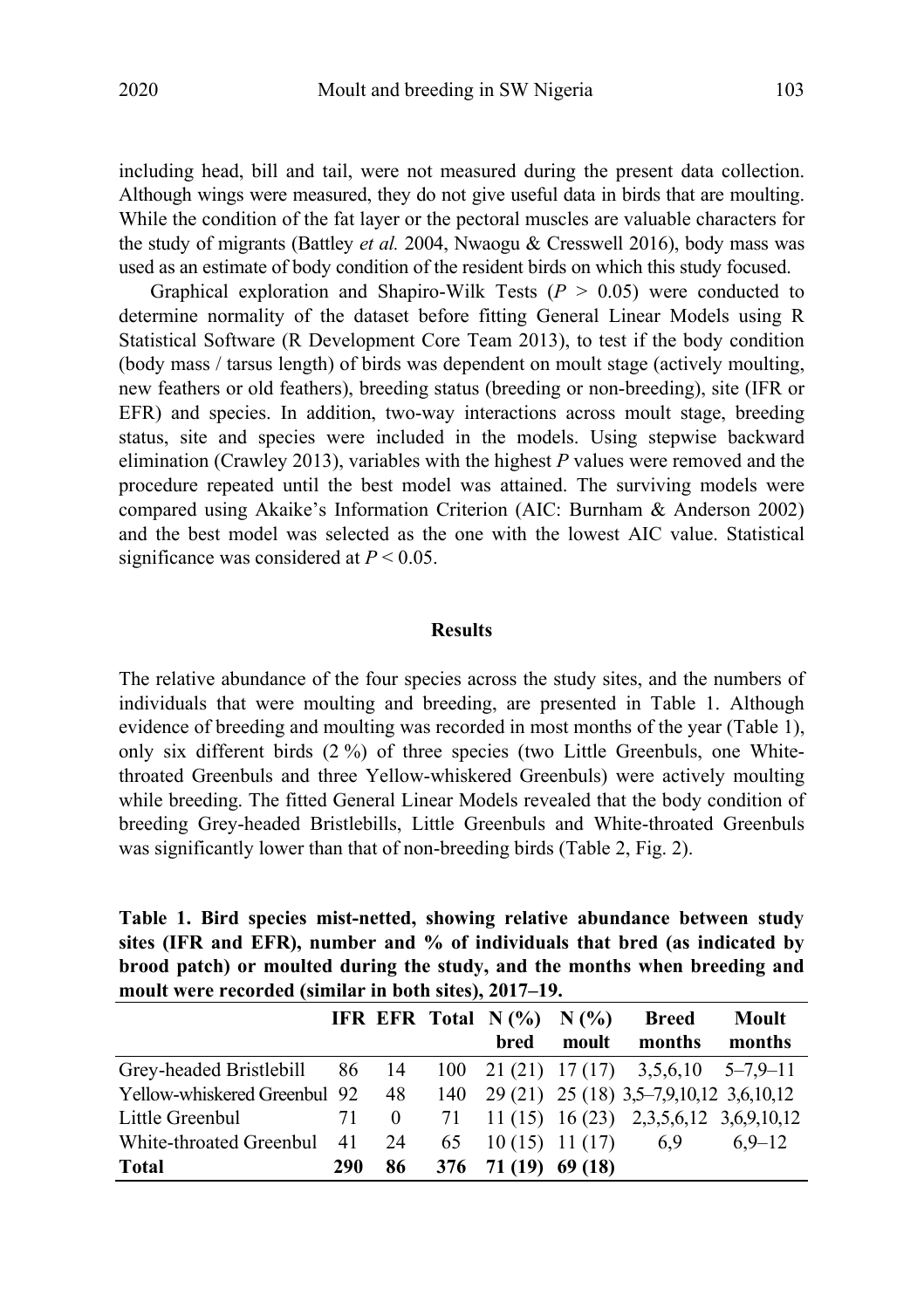**Table 2. Summary statistics of variables retained in the final General Linear Model (breeding status, species, and breeding status x species) predicting the body condition of 376 birds by species and breeding status in southwest Nigeria, 2017–19. Significant** *P* **values are indicated in bold.** 

| <b>Variable</b>                                  | Estimate | SE    |          | P       |
|--------------------------------------------------|----------|-------|----------|---------|
| Intercept (Breeding and Grey-headed Bristlebill) | 1.205    | 0.041 | 29.405   | < 0.001 |
| Non-breeding                                     | 0.145    | 0.046 | 3.143    | < 0.001 |
| Little Greenbul                                  | $-0.292$ | 0.07  | $-4.184$ | < 0.001 |
| White-throated Greenbul                          | $-0.305$ | 0.072 | $-4224$  | < 0.001 |
| Yellow-whiskered Greenbul                        | $-0.076$ | 0.054 | $-1.406$ | 0.161   |
| Non-breeding x Little Greenbul                   | 0.026    | 0.077 | 0.331    | 0.741   |
| Non-breeding x White-throated Greenbul           | $-0.051$ | 0.079 | $-0.639$ | 0.523   |
| Non-breeding x Yellow-whiskered Greenbul         | $-0.126$ | 0.061 | $-2.083$ | 0.04    |
| ممديد المعارضة والمحافيات                        |          |       |          |         |

Adjusted  $r^2$  = 0.306, AIC = -181.033.



**Figure 2. Body condition in breeding and non-breeding Grey-headed Bristlebill (GRHBB), Little Greenbul (LITGR), White-throated Greenbul (WHTGR), Yellow-whiskered Greenbul (YEWGR). The boxplots show median, first and third quartiles (box ends), 1.5 x interquartiles (whiskers), and outliers (points).**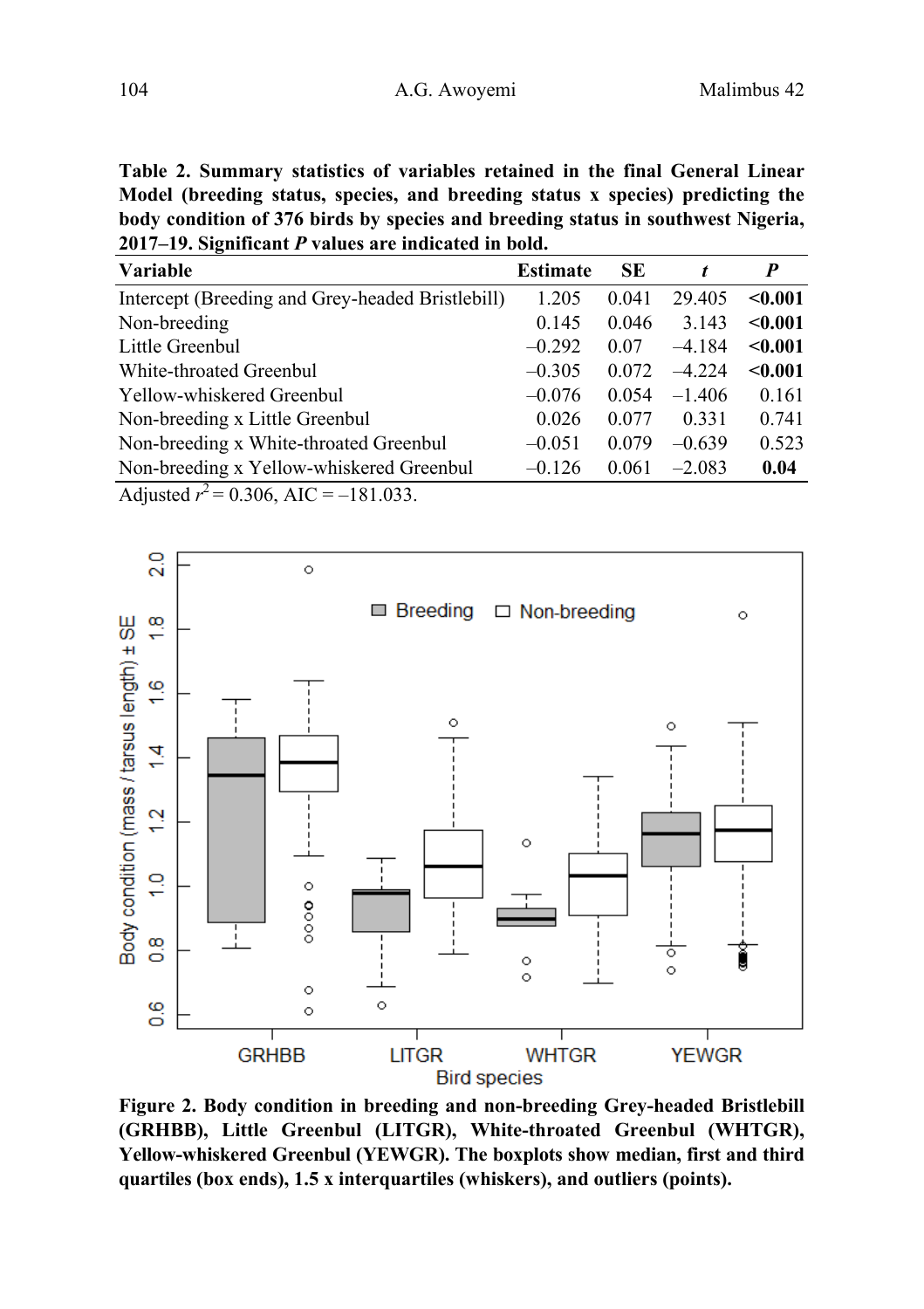# **Discussion**

The relative abundance of the mist-netted species between the study sites (Table 1) appears to be due to patch size rather than quality. The IFR is three times bigger than the EFR. Furthermore, since body condition, which is commonly used as a proxy to examine patch quality (Sherry & Holmes 1996, Johnson 2007) did not significantly vary between the two sites, there is no evidence that the two sites are not of similar quality, as might be expected considering their proximity and similarities in climate, altitude and vegetation. The similarities of moulting and breeding phenology between the sites (Table 1) further support this suggestion. While two individual Little Greenbuls, one White-throated Greenbul and three individual Yellow-whiskered Greenbuls were moulting while breeding, no Grey-headed Bristlebills were found undergoing both processes simultaneously, notwithstanding the trapping of 17 (17 %) moulting and 21 (21 %) breeding birds (Table 1). This suggests a strong trade-off, which is common in temperate birds (*e.g.* Siikamaki *et al.* 1994, Svensson & Nilsson, 1997). Although moult-breeding overlap is more common in tropical birds, it is usually associated with a prolonged breeding or moult period in relatively aseasonal areas (Foster 1974, Moreno 2004), whereas the climate of SW Nigeria is highly seasonal.

 The lack of significant effects of moult on body condition suggests that only breeding was particularly energy-demanding relative to the resources available to the studied species. Excepting the Yellow-whiskered Greenbul, the body condition of all study species was significantly lower in breeding birds (Fig. 2, Table 2). Extra energetic costs on breeding individuals compared with non-breeding and moulting birds comprise nest-site selection, nest building, egg formation and fertilisation, incubation, food provisioning for dependent young and nest defence.

 The phenological flexibility in assigning resources to either moult or breeding, independent of the season (Table 1), suggests an all-year round availability of food resources. Studies shedding more light on the phenology of insects and fruits are still needed in the area and would be helpful in unravelling synchronisation between food availability, moult and breeding. For instance, the lack of significant effects of moult and breeding on the body condition of the Yellow-whiskered Greenbul, which recorded the most netted adults (Table 1) and the most individuals with moultbreeding overlap (recorded in Mar and Oct), may be due to the ability of this species to synchronise moult and breeding with the peak in food availability, or to that peak being relatively extensive, thereby enhancing both survival and productivity.

# **Acknowledgments**

The A.G. Leventis Foundation generously funded the Forest Centre of the International Institute of Tropical Agriculture (IITA), Ibadan, and its Ornithological Monitoring and Forest Restoration Project (OMFRP), during which the data that led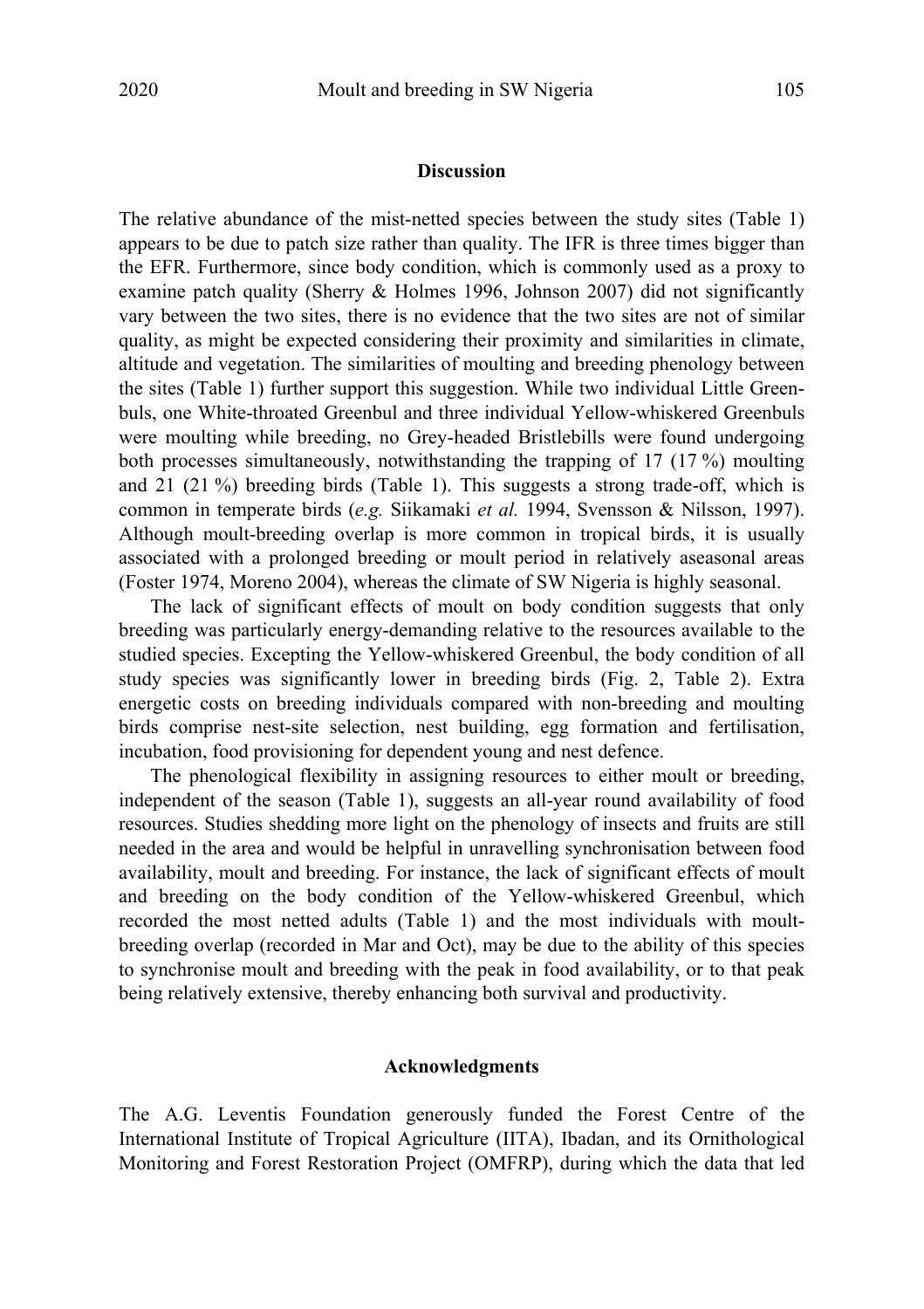to this paper were collected. I am grateful for this and for funding my position at the Forest Centre. I also thank the Nigerian Conservation Foundation for providing funding support for Important Bird and Biodiversity Area Monitoring in the IITA Forest Reserve in 2019. Deni Bown introduced me to the Emerald Forest Reserve, Chima Nwaogu advised on statistical analyses, while Peter Neuenschwander (IITA) and two anonymous reviewers provided helpful comments. Thanks are due to them, and the many visiting ornithologists and staff that contributed to the OMFRP, particularly Olufemi Olubodun, Ademola Ajayi, Olukunle Olasupo, Omobamidele Awoyemi, Shiiwua Manu, Friday Okhiria and Akin Abayomi. This is publication number 158 from the A.P. Leventis Ornithological Research Institute.

# **References**

- ADEYANJU, A.T., OTTOSSON, U., ADEYANJU, T., OMOTORIOGUN, T., HALL, P., MANU, S., ALABI, T., LAMEED, G. & BOWN, D. (2014) Birds of the International Institute of Tropical Agriculture campus, a stronghold of avian diversity in the changing Ibadan area (Nigeria) over the last 50 years. *Malimbus* 36: 76–105.
- AIDLEY, D.J. & WILKINSON, R. (1987) Moult of some palaearctic warblers in northern nigeria. *Bird Study* 34: 220–225.
- AWOYEMI, A.G. & BOWN, D. (2019) Bird conservation in Africa the contributions of the Ibadan Bird Club. *Biodiv. Obs.* 10(9): 1–12.
- AWOYEMI, A.G., OLUBODUN, O., AWOYEMI, O.A., MANU, S., ABALAKA, J., ABAYOMI, A. & HALL, P. (2020) Emerald Forest Reserve: a potential Important Bird and Biodiversity Area in south-western Nigeria. *Bull*. *Afr. Bird Club*. 27: 196–203.
- BATTLEY, P.F., PIERSMA, T., ROGERS, D.I., DEKINGA, A., SPAANS, B. & VAN GILS, J.A. (2004) Do body condition and plumage during fuelling predict northwards departure dates of Great Knots *Calidris tenuirostris* from north-west Australia? *Ibis* 146: 46–60.
- BORROW, N. & DEMEY, R. (2014) *Birds of Western Africa*. 2nd ed., Christopher Helm, London.
- BROWN, M.E. (1996) Assessing body condition in birds. *Curr. Orn.* 13: 67–135.
- BURNHAM, K.P. & ANDERSON, D.R. (2002) *Model Selection and Multimodel Inference: a Practical Information-Theoretic Approach.* 2nd ed., Springer, New York.
- COX, D.T.C., BRANDT, M.J., MCGREGOR, R., OTTOSSON, U., STEVENS, M.C. & CRESSWELL, W. (2013) The seasonality of breeding in savannah birds of West Africa assessed from brood patch and juvenile occurrence. *J. Orn.* 154: 671–683.
- CRAWLEY, M.J. (2013) *The R book*. 2nd ed., Wiley, Chichester.
- BEER, S.J. DE, LOCKWOOD, G.M., RAIJMAKERS, J.H.F.A., RAIJMAKERS, J.M.H., SCOTT, W.A., OSCHADLEUS, H.D. & UNDERHILL, L.G. (2001) *SAFRING Bird Ringing Manual*. South African Bird Ringing Unit, Rondebosch.